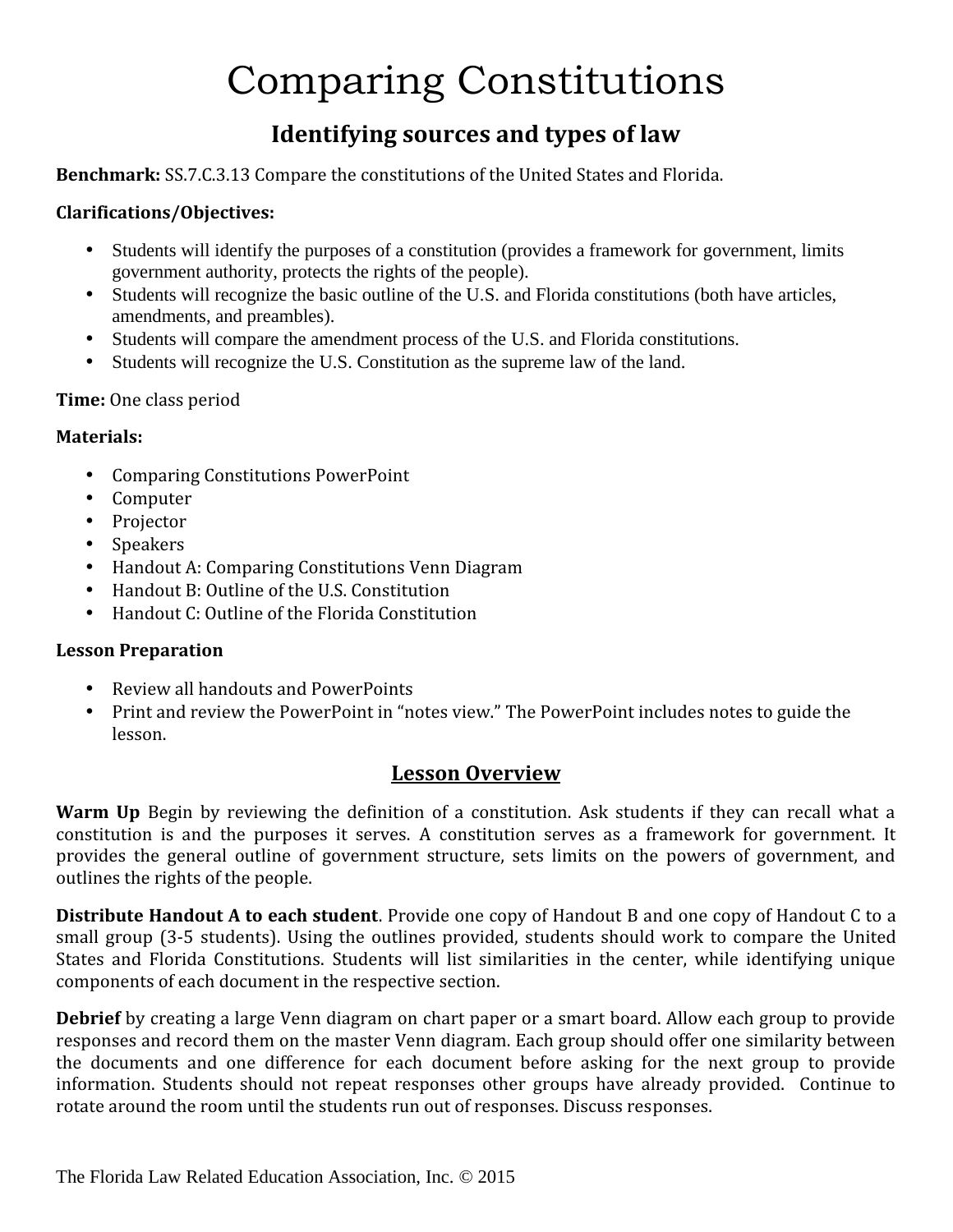**Continue with the PowerPoint.** Highlight the differences in the amendment processes for the United States and Florida Constitutions. Emphasize that Florida has more ways to amend the constitution than any other state. *Note: Benchmark SS.7.C.3.5 will provide an in-depth look at the constitutional amendment process for the United States Constitution.*

**Cite the Source!** Using the PowerPoint, students will read quotes from the U.S. and Florida Constitutions. Using their outline for assistance, students will decide, in their groups, which document the quote is from – the U.S. Constitution or the Florida Constitution. Students can raise their hand to provide a response or write the answer on white boards/paper/tablets and hold up the response.

Returning to the PowerPoint, review the hierarchy of law and have students identify where in the U.S. Constitution it states that the U.S. Constitution is the Supreme Law of the Land (Answer: Article VI, Clause 2 – the Supremacy Clause).

**Check for Understanding** The final slide will include a question from the End of Course Exam Item Specifications book. Have the students independently write down their answer and ask student to explain how they made their decision.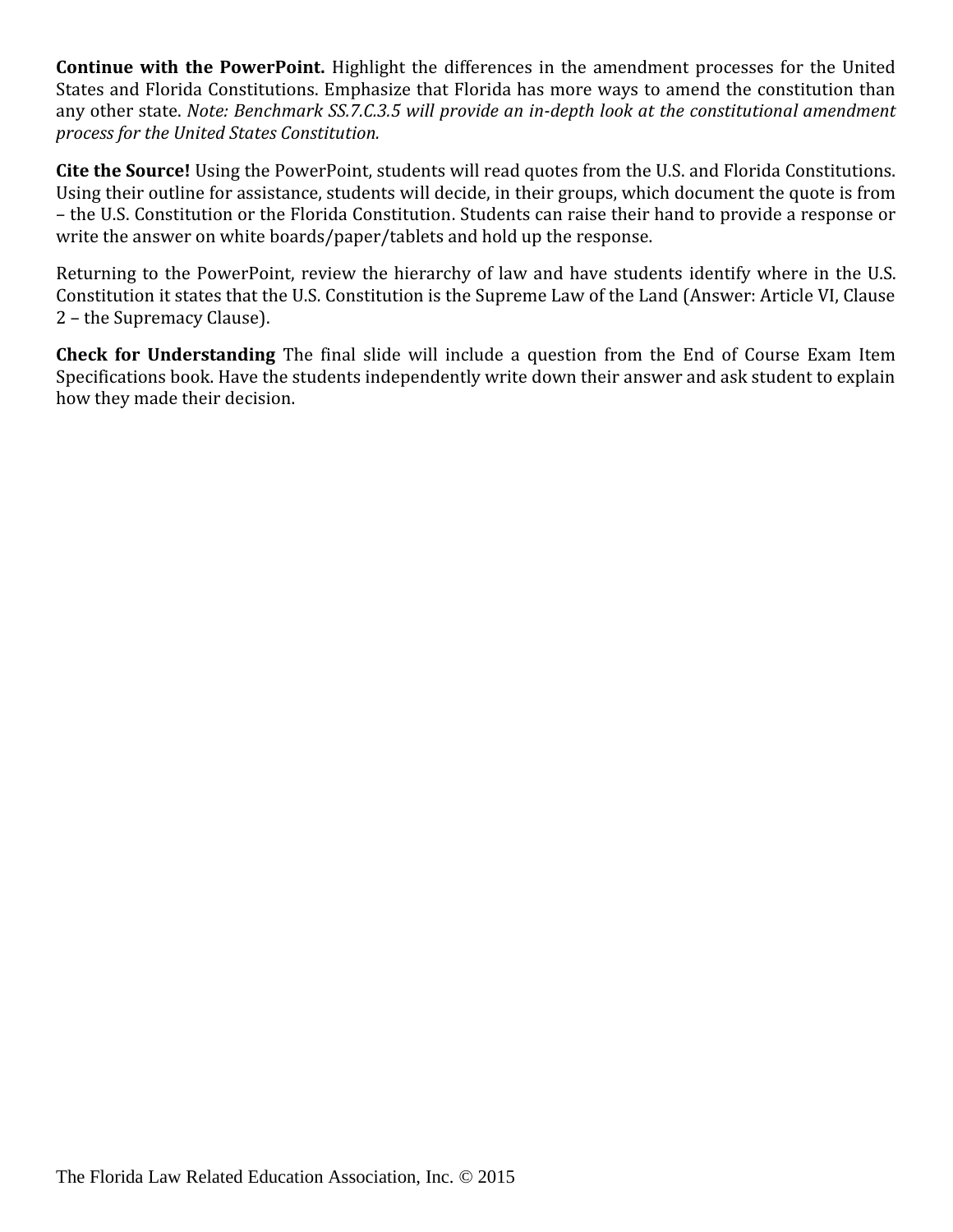## **Comparing Constitutions**

**Instructions:** Using the outlines of the U.S. and Florida Constitutions, find differences and similarities between the two documents. Write the differences under the labeled spaces and the similarities in the intersection of the two circles.

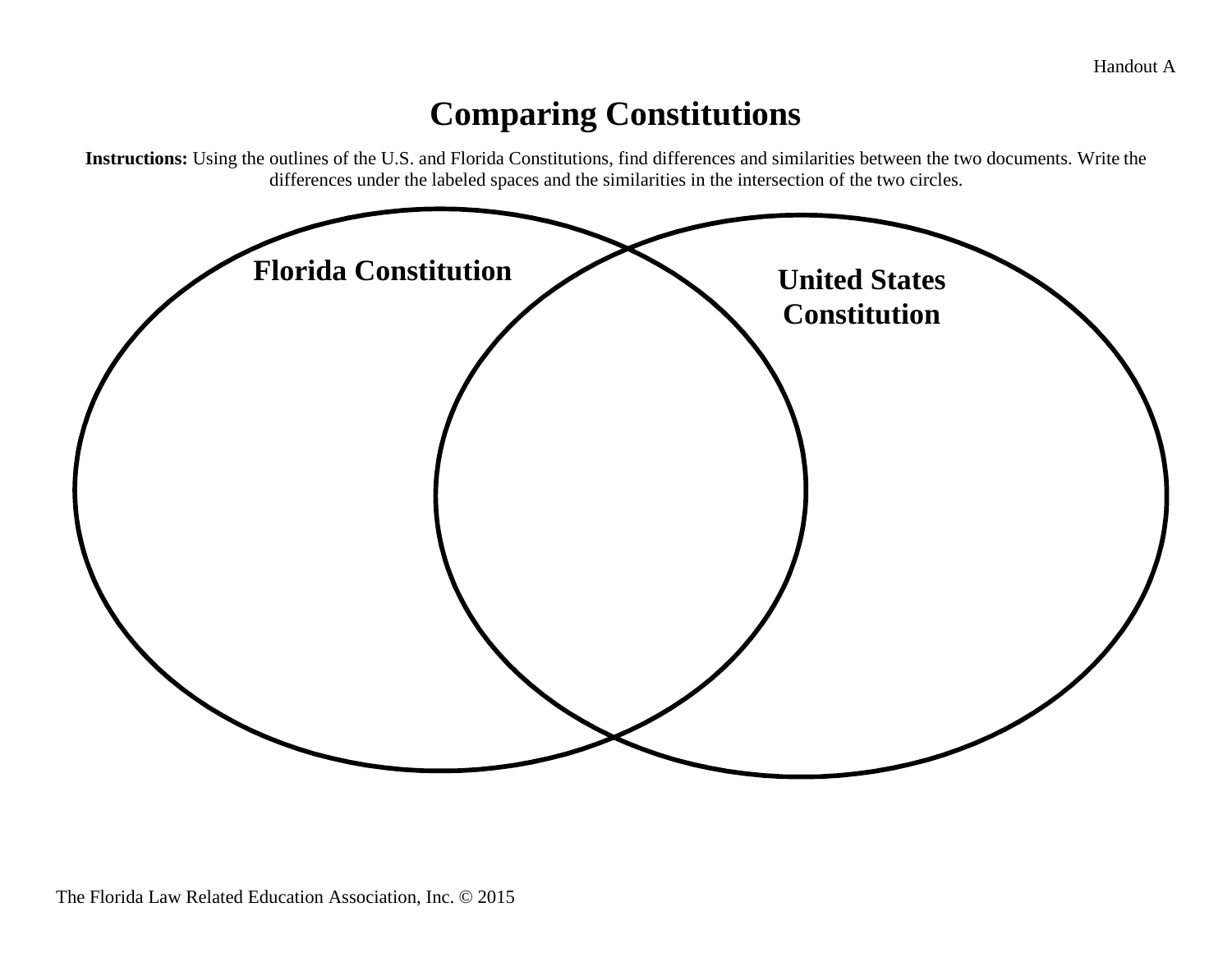## **Outline of the U.S. Constitution**

The Preamble The 7 Articles The 27 Amendments Written in 1787

#### **The Preamble**

We the People of the United States, in Order to form a more perfect Union, establish Justice, insure domestic Tranquility, provide for the common defense, promote the general Welfare, and secure the Blessings of Liberty to ourselves and our Posterity, do ordain and establish this Constitution for the United States of America.

## **The Articles (7)**

| Article I (1)<br>The Legislative Branch          | a long part with 10 sections, creates the Congress to make laws, divides<br>Congress into a Senate and House of Representatives, makes rules for<br>election of members, gives some powers to Congress, limits other powers,<br>provides for the coinage of money, establishes a post office |
|--------------------------------------------------|----------------------------------------------------------------------------------------------------------------------------------------------------------------------------------------------------------------------------------------------------------------------------------------------|
| Article II (2)<br><b>The Executive Branch</b>    | sets up the presidency and vice presidency to carry out or execute the laws,<br>election rules, powers of the president, how to impeach                                                                                                                                                      |
| Article III (3)<br><b>The Judicial Branch</b>    | sets up the Supreme Court, duties and powers of Supreme Court and<br>federal courts, defines treason                                                                                                                                                                                         |
| Article IV (4)<br><b>The States</b>              | creates rules for states to get along with other states, guarantees to states,<br>admitting states to the Union                                                                                                                                                                              |
| Article V (5)<br><b>Making Amendments</b>        | how to add amendments to the Constitution                                                                                                                                                                                                                                                    |
| Article VI (6)<br><b>Supreme Law of the Land</b> | the Constitution is the highest law of the land                                                                                                                                                                                                                                              |
| Article VII (7)<br><b>Ratification</b>           | the Constitution became effective when 9 out of 13 states approved it                                                                                                                                                                                                                        |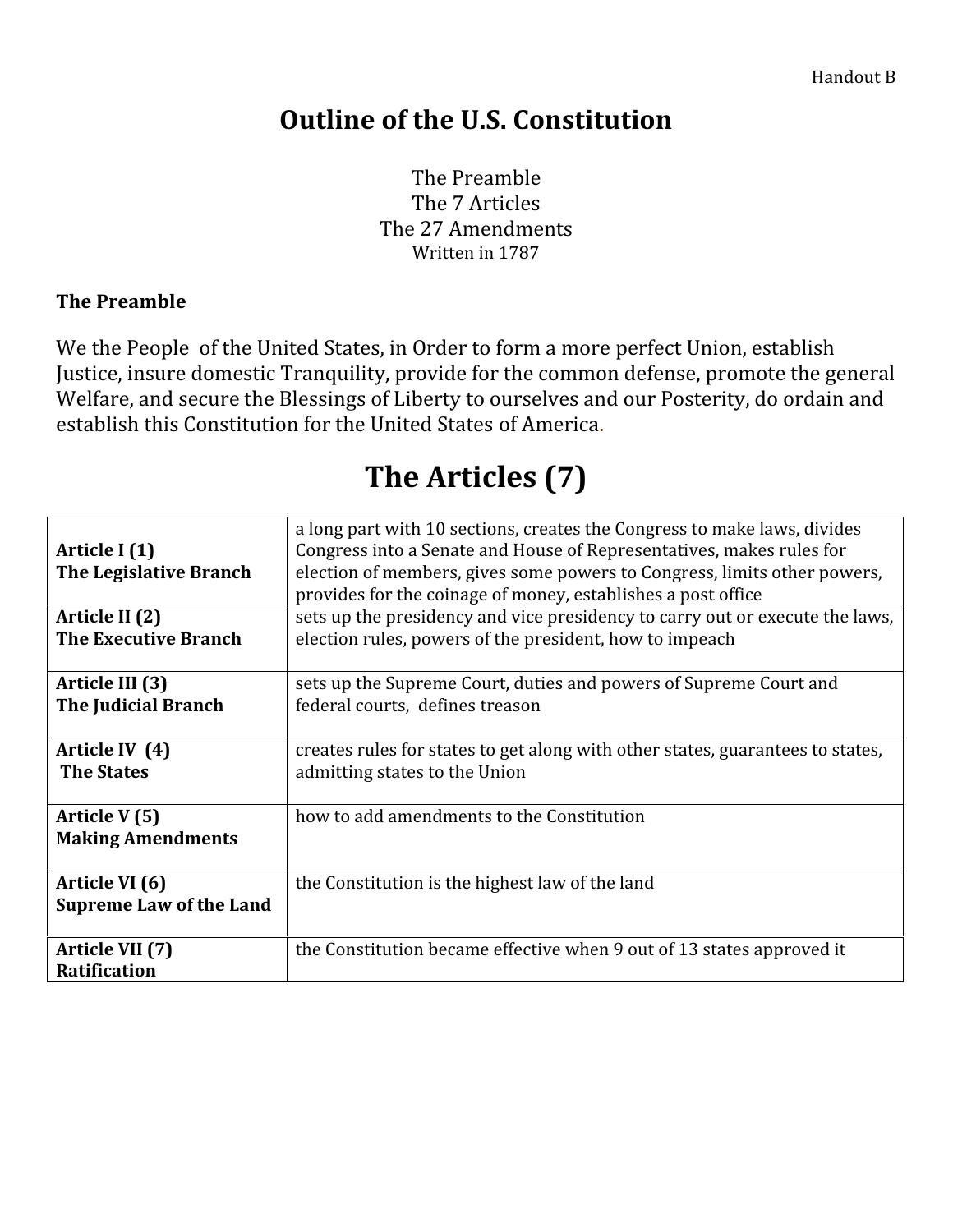## **The Amendments (27)**

| I(1)              | freedom of religion, speech, press, assembly, petition |
|-------------------|--------------------------------------------------------|
| II(2)             | right to bear arms                                     |
| III(3)            | quartering of troops                                   |
| IV $(4)$          | search and seizure                                     |
| V(5)              | due process, double jeopardy, self-incrimination       |
| VI(6)             | jury trial, right to counsel                           |
| VII(7)            | common law suits                                       |
| VIII(8)           | excess bail or fines, cruel and unusual punishment     |
| IX $(9)$          | rights not named                                       |
| $\mathbf{X}(10)$  | powers reserved to states                              |
| XI(11)            | lawsuits against a state                               |
| XII(12)           | election of president and vice president               |
| <b>XIII</b> (13)  | abolition of slavery                                   |
| XIV(14)           | due process, equal protection, privileges of citizens  |
| $\bf{XV}$ (15)    | rights not to be denied because of race                |
| <b>XVI</b> (16)   | income tax                                             |
| <b>XVII</b> (17)  | election of senators                                   |
| <b>XVIII</b> (18) | prohibition                                            |
| XIX(19)           | women's right to vote                                  |
| XX(20)            | presidential term and succession                       |
| $\bold{XXI}$ (21) | repeal of prohibition                                  |
| <b>XXII</b> (22)  | president limited to 2 terms                           |
| $XXIII$ (23)      | presidential vote for persons in D.C.                  |
| XXIV(24)          | no poll tax (required fee to vote)                     |
| $\bf XXV$ (25)    | presidential succession                                |
| <b>XXVI</b> (26)  | right to vote at age 18                                |
| $\bf XXVII$ (27)  | compensation of members of Congress                    |